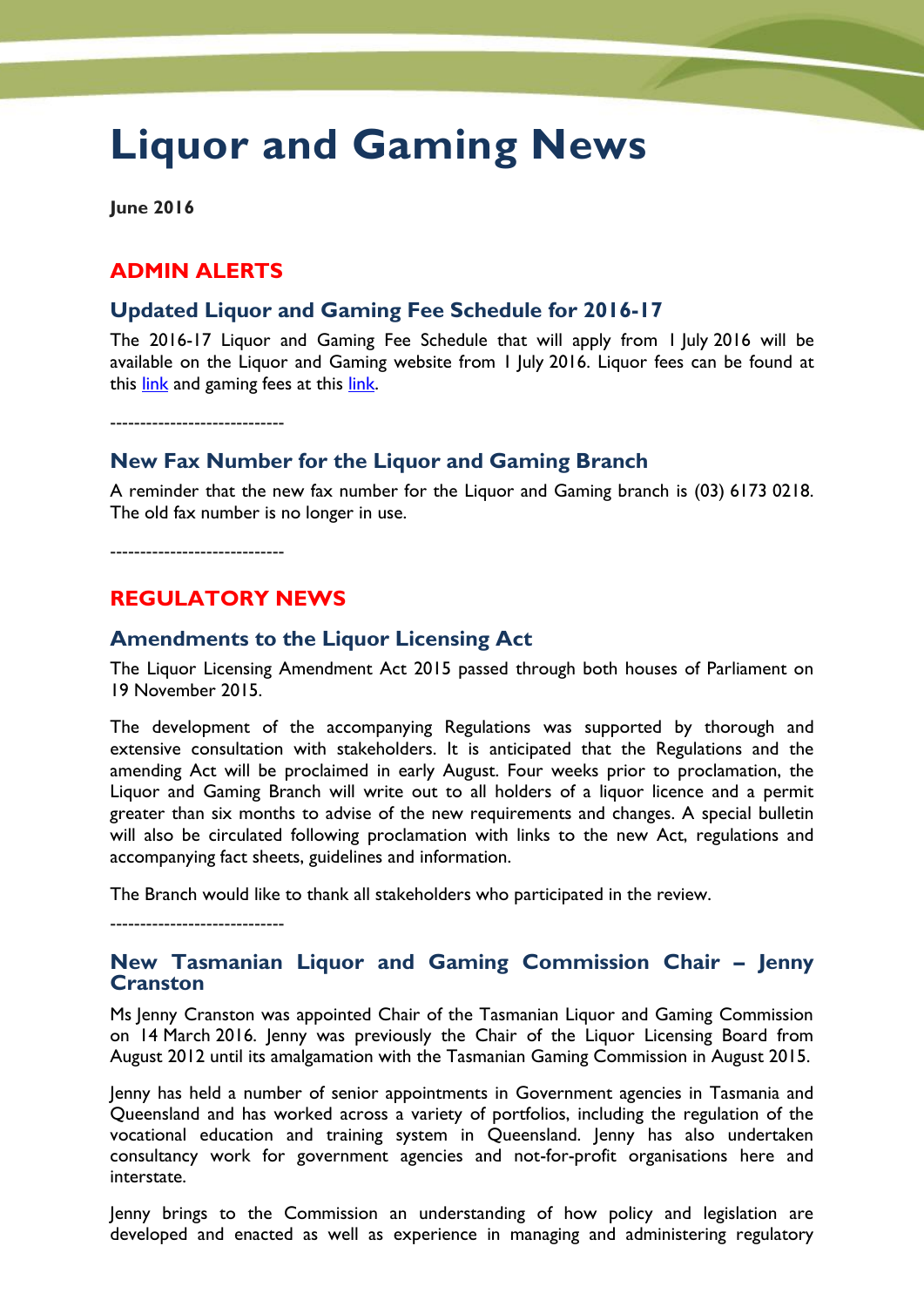frameworks. Her previous roles have also developed a strong people focussed practice and a belief in the power of individuals to build community capacity.

Mr Peter Hoult, the outgoing Chair, made long-standing contribution to gambling regulation in Tasmania since 2008. During his tenure, the Commission became responsible for the regulation of Australia's first betting exchange in 2006, and the State's totalizator was brought under the Commission's regulatory oversight in 2009. All three social and economic impact studies of gambling in Tasmania were released in this time. These studies have resulted in important reforms in the industry with the introduction of new gambling harm minimisation measures, most notably the Responsible Gambling Mandatory Code of Practice for Tasmania.

-----------------------------

#### **Commissioner for Licensing – recent written decisions**

The below written decisions set out the reasons behind a number of recent decisions of the Commissioner and provide his considerations of a number of aspects of liquor licensing that future applicants and representors may find useful for their applications and correspondence. All decisions can be found at [www.liquorlicensing.tas.gov.au](http://www.liquorlicensing.tas.gov.au/) by selecting the "Commissioner for Licensing" link on the left-hand menu bar.

[Bottleshop](http://www.treasury.tas.gov.au/domino/dtf/dtf.nsf/LookupFiles/ChigwellBottleshopRefuse.pdf/$file/ChigwellBottleshopRefuse.pdf) – Chigwell – refused. Dan Murphy's - Launceston - granted. [Bottle Shop](http://www.treasury.tas.gov.au/domino/dtf/dtf.nsf/LookupFiles/OfflicenceForthBottleshopDecisionGranted.pdf/$file/OfflicenceForthBottleshopDecisionGranted.pdf) – Forth – granted. Bes Mudi – [Mornington](http://www.treasury.tas.gov.au/domino/dtf/dtf.nsf/LookupFiles/20160401BesMudiRefuse.pdf/$file/20160401BesMudiRefuse.pdf) – refused.

-----------------------------

-----------------------------

# **Disciplinary action against Wrest Point Hotel Casino and Network Gaming**

The Commission has recently issued one fine and two letters of censure to Australian National Hotels in respect of both Wrest Point Hotel Casino and Network Gaming. These instances of disciplinary action relate to allowing gaming machines to function in a manner in which it was not designed or programmed to function:

- a fine of \$26 950 and a letter of censure for breaches detected during a voluntary review undertaken by WPHC between August 2015 and January 2016 in relation to having incorrect button panels in place; and
- a letter of censure for a breach detected in February 2016 in relation to six gaming machines operating contrary to the maximum line limit in hotels and clubs.

In these instances the company identified and self-reported the breaches and took immediate steps to rectify the situation. The fine and letters of censure reflect the seriousness with which the Commission views such breaches and the Commission's commitment to ensuring that the gambling industry in Tasmania is strongly regulated.

**Responsible Conduct of Gambling and Responsible Service of Alcohol**

#### **A reminder to all holders of a Special Employee's licence.**

You must undertake an approved Responsible Conduct of Gambling course every five years. There are a small number of Registered Training Organisations approved to provide this course and so it is recommended that Special Employee's licence holders take steps to enrol into a course well in advance of their current qualification reaching five years.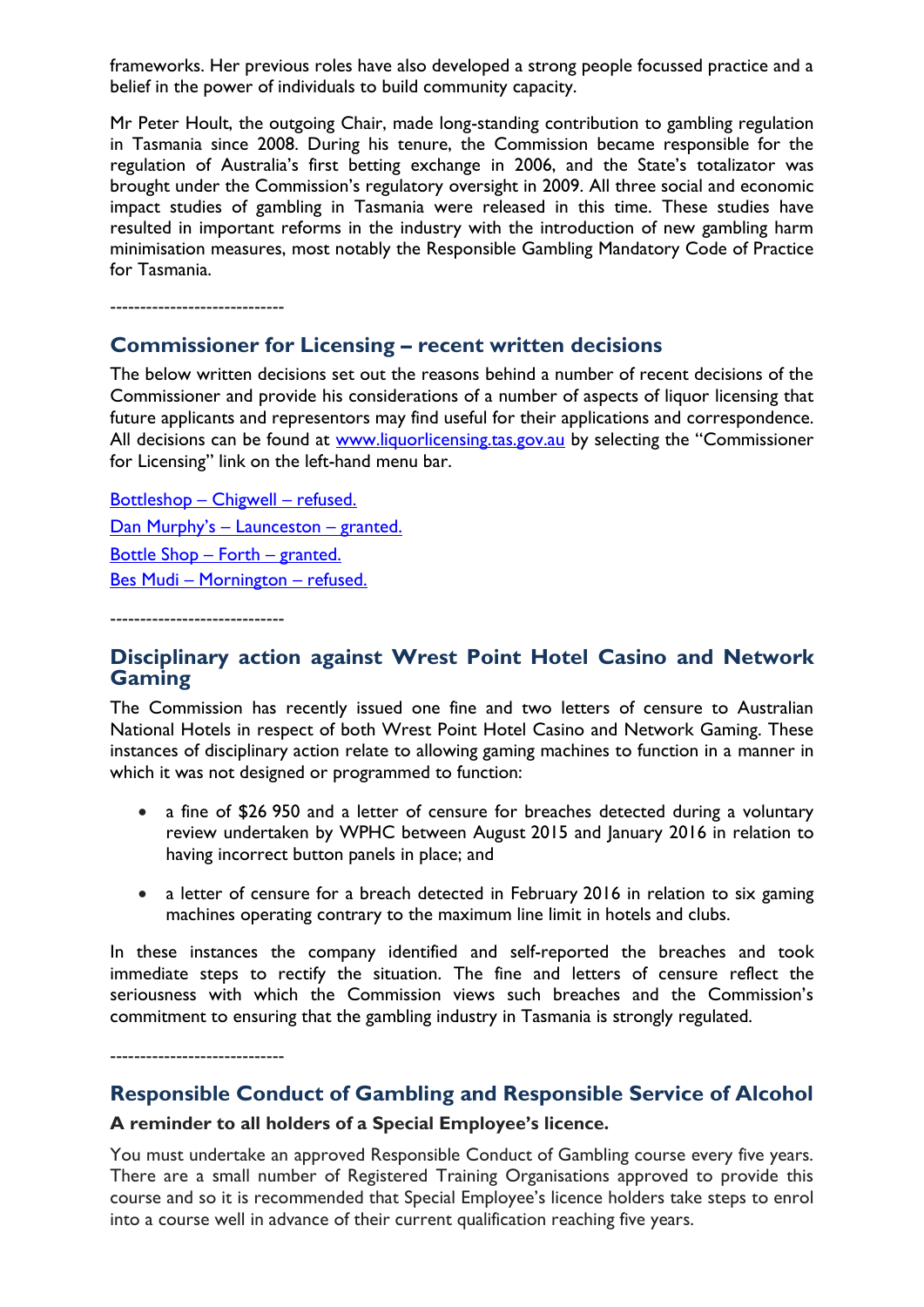#### **Updated Responsible Conduct of Gambling Workbook released**

The Liquor and Gaming Branch have released a new version of the Responsible Conduct of Gambling Workbook to be used by Registered Training Organisations when delivering RCG training. The new version takes into account the amalgamation of the Liquor Licensing Board and the Tasmanian Gaming Commission as well as the release of the latest national competency. It also aligns the acceptable forms of ID with that proposed for the service and sale of alcohol, as well as updating older facts and figures. All venue staff are encouraged to familiarise themselves with the new information contained in the updated workbook [here.](http://www.treasury.tas.gov.au/domino/dtf/dtf.nsf/LookupFiles/RCGworkbook24May2016FINAL.pdf/$file/RCGworkbook24May2016FINAL.pdf)

#### **Unapproved Registered Training Organisations**

The Liquor and Gaming Branch has become aware of RTOs providing Responsible Conduct of Gambling and Responsible Service of Alcohol certificates to Tasmanian residents without first being approved. One such course was examined and found to be factually incorrect with regards to the legislative requirements in Tasmania, risking staff confusion. Only certificates issued by approved RTOs will be accepted. The list of approved training providers for both RCG and RSA courses can be found on the Liquor and Gaming website.

-----------------------------

#### **Seagulls talk about pokies and scratchies**

The Department of Health and Human Services have developed two new videos about gambling on pokies and scratchies. These videos were released on the Know Your Odds [Facebook page](https://www.facebook.com/knowyourodds/?fref=ts) during May. You can view these videos and related information via Facebook or on the website [here.](http://knowyourodds.net.au/scratchies-and-pokies/)

-----------------------------

## **Get Back to the Real Game**

Advertisements are currently running online, on smartphones and through social media for the second stage of the Get Back to the Real Game campaign. The aim of the campaign is to draw attention to the risks associated with sports betting and the help provided for those affected. Find out more [here.](http://knowyourodds.net.au/sports-betting/)

-----------------------------

# **Family and Friends Campaign (April/May)**

*It's not just gamblers who need support. It's those around them.*

The Family and Friends campaign is a TV, radio and print campaign to draw attention to the help and support available for people affected by someone else's gambling. Find out more [here.](http://www.dhhs.tas.gov.au/gambling/current_programs_and_activities/recent_and_current_media_campaigns/family_and_friends)

-----------------------------

## **Charitable Organisations Grants Program**

The Department of Health and Human Services, [Charitable Organisations Grants Program](http://www.dhhs.tas.gov.au/gambling/grants) for 2015-16 has been completed with grants provided to 23 community organisations. Projects range from community gardens to youth arts programs.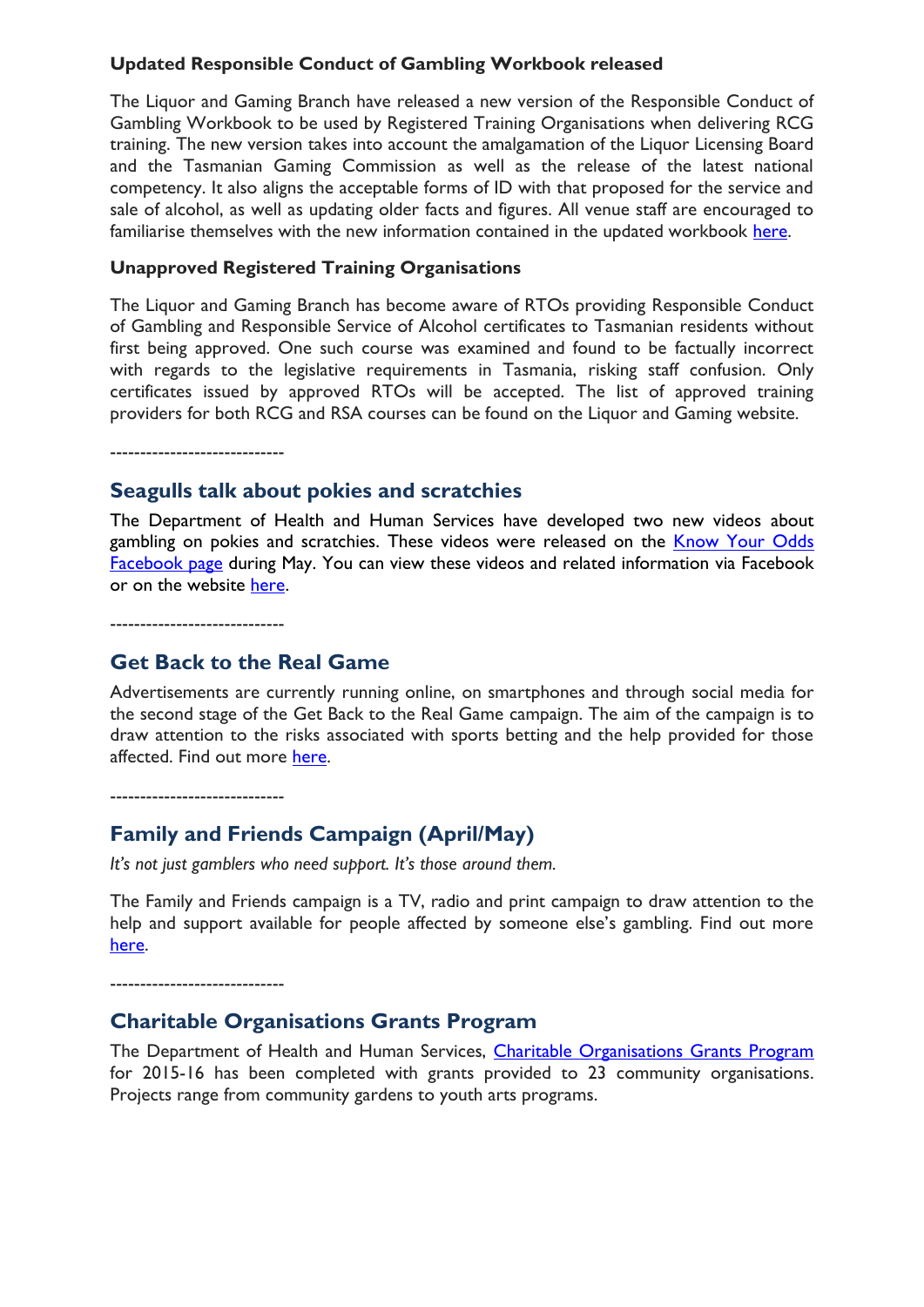# **INDUSTRY DATA**

- [Licence applications with the Commissioner for Licensing](http://www.treasury.tas.gov.au/domino/dtf/dtf.nsf/6044ee0c1cf958a2ca256f2500108bba/64502bc54966a3d6ca257ea00006dc9a?OpenDocument) and all [recent decisions.](http://www.treasury.tas.gov.au/domino/dtf/dtf.nsf/6044ee0c1cf958a2ca256f2500108bba/daf1083e7b5f4069ca257d8200177244?OpenDocument)
- [Liquor industry data.](http://www.treasury.tas.gov.au/domino/dtf/dtf.nsf/v-liq-and-gaming/E1E056468959C8E7CA257D8200177211)
- [Data relating to gaming and wagering.](http://www.treasury.tas.gov.au/domino/dtf/dtf.nsf/v-liq-and-gaming/16CC296F188AEE2CCA257D8E001F13F9)

-----------------------------

# **Disciplinary actions taken by the Tasmanian Liquor and Gaming Commission under the** *Gaming Control Act 1993* **December 2015 - May 2016**

| <b>Licence holder</b>                                               | <b>Section</b><br>of Act | <b>Breach</b>                                                                                                                                | <b>Decision Date</b> | <b>Outcome</b>        |
|---------------------------------------------------------------------|--------------------------|----------------------------------------------------------------------------------------------------------------------------------------------|----------------------|-----------------------|
| Grassroots Café Pty Ltd<br>- Crown Inn                              | 50(2)                    | Use the services of an<br>unlicensed person to<br>perform gaming duties.                                                                     | 18 December 2015     | Fine \$1 232          |
| Jason Michael Dempsey                                               | 112S(1)(a)               | Suitability to hold a special<br>employee's licence                                                                                          | 18 December 2015     | Conditions<br>imposed |
| Matthew James Reid                                                  | 76ZZC(1)                 | Wagering in a gaming activity<br>provided by the employer<br>while on duty                                                                   | 14 January 2016      | <b>Fine \$308</b>     |
| Brett James Doyle -<br><b>Talbot Tavern</b>                         | 92(2)                    | Allow keno to operate<br>without CCTV surveillance<br>operating                                                                              | I February 2016      | Fine \$1 232          |
| Factory 123 Pty Ltd -<br>Plough Inn                                 | 50(2)                    | Use the services of an<br>unlicensed person to<br>perform gaming duties                                                                      | I February 2016      | Fine \$1 540          |
| Factory 123 Pty Ltd -<br>Plough Inn                                 | 92(2)                    | Make payment of cash<br>greater than \$1 000 for<br>gaming wins                                                                              | I February 2016      | <b>Fine \$616</b>     |
| Factory 123 Pty Ltd -<br>Plough Inn                                 | 92(2)                    | Conducting coin clearance<br>from gaming machines<br>without following correct<br>procedures                                                 | I February 2016      | <b>Fine \$616</b>     |
| Direction Industries Pty<br>Ltd - Signal Station<br>Tavern          | 92(2)                    | Allow keno to operate<br>without CCTV surveillance<br>operating                                                                              | I February 2016      | Fine \$1 232          |
| Australian National<br>Hotels Pty Ltd - Wrest<br>Point Hotel Casino | 98                       | Allowing a gaming machine<br>to be played whilst it did not<br>function in a manner in<br>which it was designed or<br>programmed to function | 7 March 2016         | Fine \$26 950         |